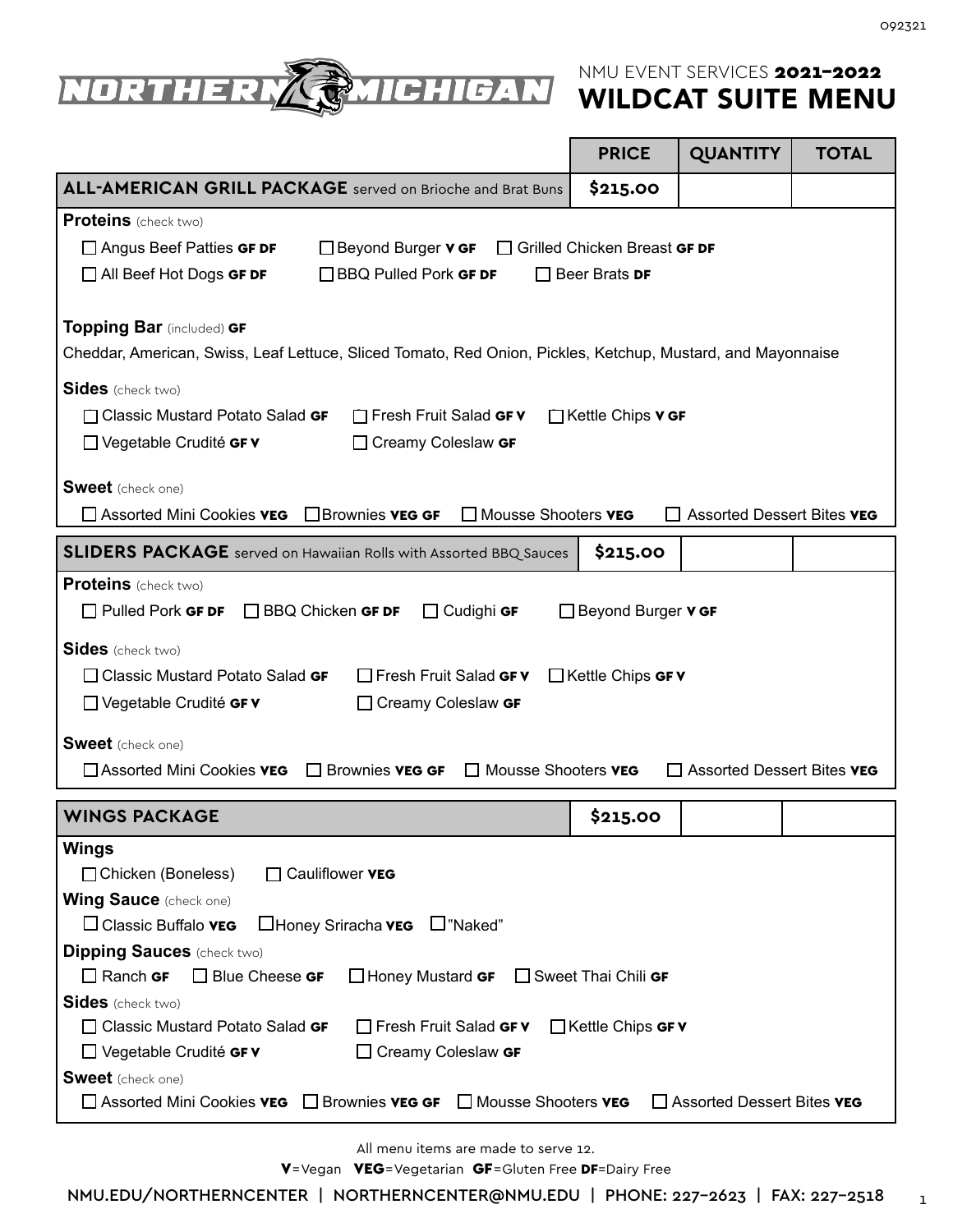

|                                                                                                                           | <b>PRICE</b>             | <b>QUANTITY</b>                                                  | <b>TOTAL</b> |
|---------------------------------------------------------------------------------------------------------------------------|--------------------------|------------------------------------------------------------------|--------------|
| <b>NACHO BAR PACKAGE</b> with Fresh Fried Tortilla Chips                                                                  | \$230.00                 |                                                                  |              |
| Proteins (check one)                                                                                                      |                          |                                                                  |              |
| $\Box$ Chicken GF DF $\Box$ Tofu Sofrito V GF<br>$\Box$ Beef GF DF                                                        |                          |                                                                  |              |
| Topping Bar (included) GF                                                                                                 |                          |                                                                  |              |
| Bell Peppers DF, Black Beans DF, Tomatoes DF, Black Olives DF, Jalapeños DF, Nacho Cheese Sauce, Guacamole DF, Sour Cream |                          |                                                                  |              |
| <b>Sides</b> (check two)                                                                                                  |                          |                                                                  |              |
| $\Box$ Classic Mustard Potato Salad GF<br>$\Box$ Fresh Fruit Salad GF V                                                   | $\Box$ Kettle Chips GF V |                                                                  |              |
| $\Box$ Vegetable Crudité GF V<br>$\Box$ Creamy Coleslaw GF                                                                |                          |                                                                  |              |
| <b>Sweet</b> (check one)                                                                                                  |                          |                                                                  |              |
| $\Box$ Assorted Mini Cookies <b>VEG</b><br>$\Box$ Brownies <b>VEG GF</b>                                                  |                          | □ Mousse Shooters <b>VEG</b> □ Assorted Dessert Bites <b>VEG</b> |              |
| <b>DELI CLASSIC PACKAGE</b>                                                                                               | \$230.00                 |                                                                  |              |
| <b>Sandwiches</b> (check two)                                                                                             |                          |                                                                  |              |
| $\Box$ Roast Beef<br>White Cheddar, Garlic Aoili, and Arugula                                                             |                          |                                                                  |              |
| $\Box$ California<br>Green Goddess Dressing, Grilled Chicken, Avocado, Tomato, and Spinach                                |                          |                                                                  |              |
| $\Box$ Roasted Turkey<br>Swiss Cheese, Spring Greens, Tomato, Red Onion, and Honey Mustard                                |                          |                                                                  |              |
| $\Box$ Club<br>Turkey, Bacon, Ham, Green Leaf Lettuce, Tomato, Red Onion, American Cheese, and Mayonnaise                 |                          |                                                                  |              |
| $\Box$ Caprese<br>Fresh Mozzarella, Tomatoes, Pesto, and Spinach                                                          |                          |                                                                  |              |
| $\Box$ Roasted Vegetable <b>VEG</b><br>Sundried-Tomato Pesto, Eggplant, Zucchini, Roasted Red Pepper, and Chevre          |                          |                                                                  |              |
| $\Box$ Chickpea v<br>Hummus, Roasted Red Pepper, Spinach, Red Onion, and Tomato                                           |                          |                                                                  |              |
| $\square$ Sicilian Tuna <b>DF</b><br>Fennel, Black Olives, Lemon, Garlic Aoili, and Arugula                               |                          |                                                                  |              |
| Deli Classic (circle one) DF<br>Turkey, Ham, or Roast Beef<br>with Lettuce, Tomato, Red Onion.                            |                          |                                                                  |              |
| <b>Bread</b> (check two)                                                                                                  |                          |                                                                  |              |
| $\Box$ Pretzel Bun<br>$\Box$ Croissant<br>Sliced Bread (White, Wheat, Sour Dough, or Rye) V                               |                          |                                                                  |              |
| <b>Sides</b> (check two)                                                                                                  |                          |                                                                  |              |
| $\Box$ Crudité Display with Hummus GF V<br>$\Box$ Fresh Fruit Display GF V                                                | House-made Herb Chips GF |                                                                  |              |
| $\Box$ Classic Mustard Potato Salad GF<br>$\Box$ Vegetable Antipasto Salad GF                                             |                          | □ Terra Vegetable Chips GF V                                     |              |
| □ Garden Salad with choice of dressings GF V (circle two) Ranch, House Vinaigrette GF V, Italian GF V, or Blue Cheese     |                          |                                                                  |              |
| <b>Dessert</b> (check one)<br>Assorted Mini Cookies VEG<br><b>Brownies VEG GF</b><br>Mousse Shooters VEG                  |                          | Assorted Dessert Bites VEG                                       |              |
| All menu items are made to serve 12.                                                                                      |                          |                                                                  |              |

V=Vegan VEG=Vegetarian GF=Gluten Free DF=Dairy Free

2 NMU.EDU/NORTHERNCENTER | NORTHERNCENTER@NMU.EDU | PHONE: 227-2623 | FAX: 227-2518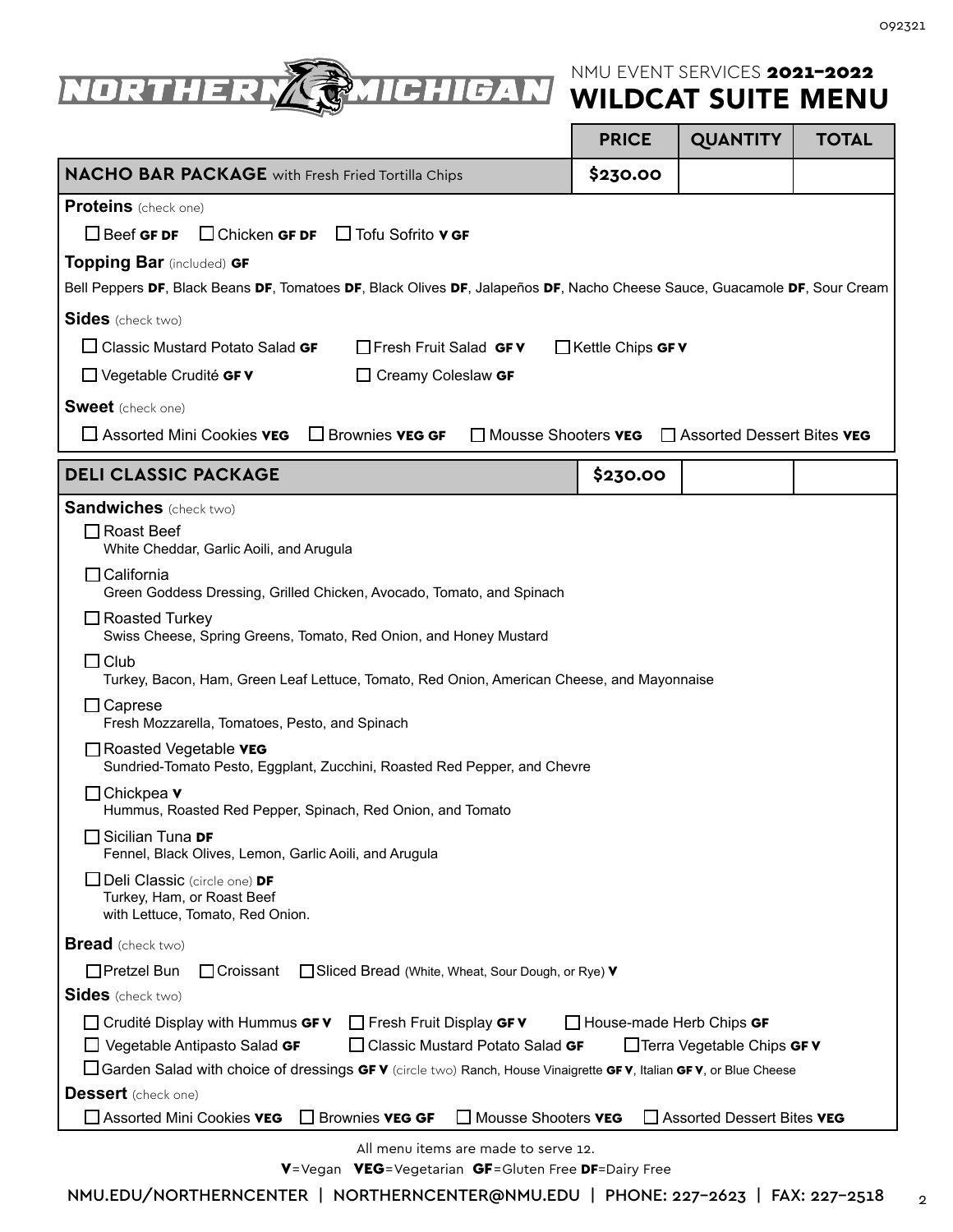

| <b>HOT DIPS &amp; BITES</b>                                                                                            | <b>Price</b> | Quantity | <b>Total</b> |
|------------------------------------------------------------------------------------------------------------------------|--------------|----------|--------------|
| <b>Mesquite Chicken Quesadilla Rolls</b><br>with Monterey Jack Cheese, Jalapeño Peppers, and Onions                    | \$45.00      |          |              |
| <b>Chorizo Queso Blanco with House-Fried Tortilla Chips</b>                                                            | \$40.00      |          |              |
| <b>Cheese Curds served with Ranch Dipping Sauce (check one)</b>                                                        | \$40.00      |          |              |
| $\Box$ White Cheddar <b>VEG</b>                                                                                        |              |          |              |
| Jalapeño White Cheddar <b>VEG</b>                                                                                      |              |          |              |
| <b>Boneless Chicken Wings (check one)</b>                                                                              | \$55.00      |          |              |
| □ Classic Buffalo with Ranch and Blue Cheese Dipping Sauce                                                             |              |          |              |
| □ Honey Sriracha with Sweet Thai Chili Dipping Sauce                                                                   |              |          |              |
| □ "Naked" with Honey Mustard Dipping Sauce                                                                             |              |          |              |
| <b>Cauliflower Bites vEG</b> (check one)                                                                               | \$55.00      |          |              |
| □ Classic Buffalo with Ranch and Blue Cheese Dipping Sauce                                                             |              |          |              |
| Honey Sriracha with Sweet Thai Chili Dipping Sauce                                                                     |              |          |              |
| □ "Naked" with Honey Mustard Dipping Sauce                                                                             |              |          |              |
| <b>Chili served with Crackers, Onions, and Cheese</b> (check one)                                                      | \$48.00      |          |              |
| $\Box$ Classic Beef and Bean GF DF                                                                                     |              |          |              |
| $\Box$ Chicken and White Bean GF DF                                                                                    |              |          |              |
| □ Classic Red Chili v                                                                                                  |              |          |              |
| Macaroni and Cheese Bites with Ranch Dipping Sauce vEG                                                                 | \$35.00      |          |              |
| Nacho Bar with Bell Peppers, Black Beans, Tomatoes, Black<br>Olives, Jalapeños, Nacho Cheese Sauce, and Tortilla Chips | \$52.00      |          |              |
| Protein (check one)                                                                                                    |              |          |              |
| $\Box$ Beef GF                                                                                                         |              |          |              |
| $\Box$ Chicken GF                                                                                                      |              |          |              |
| $\Box$ Tofu Sofrito $\mathbf v$                                                                                        |              |          |              |
| Crispy Thai Spring Rolls served with Sweet Thai Chili Sauce v                                                          | \$30.00      |          |              |

| <b>DISPLAYS</b>                                                                               | <b>PRICE</b> | QUANTITY | <b>TOTAL</b> |
|-----------------------------------------------------------------------------------------------|--------------|----------|--------------|
| Artisan Cheese Display                                                                        | 545.00       |          |              |
| Charcuterie Board<br>A display of assorted meats, cheeses, pickled things, nuts, and crackers | $ $ \$65.00  |          |              |

All menu items are made to serve 12.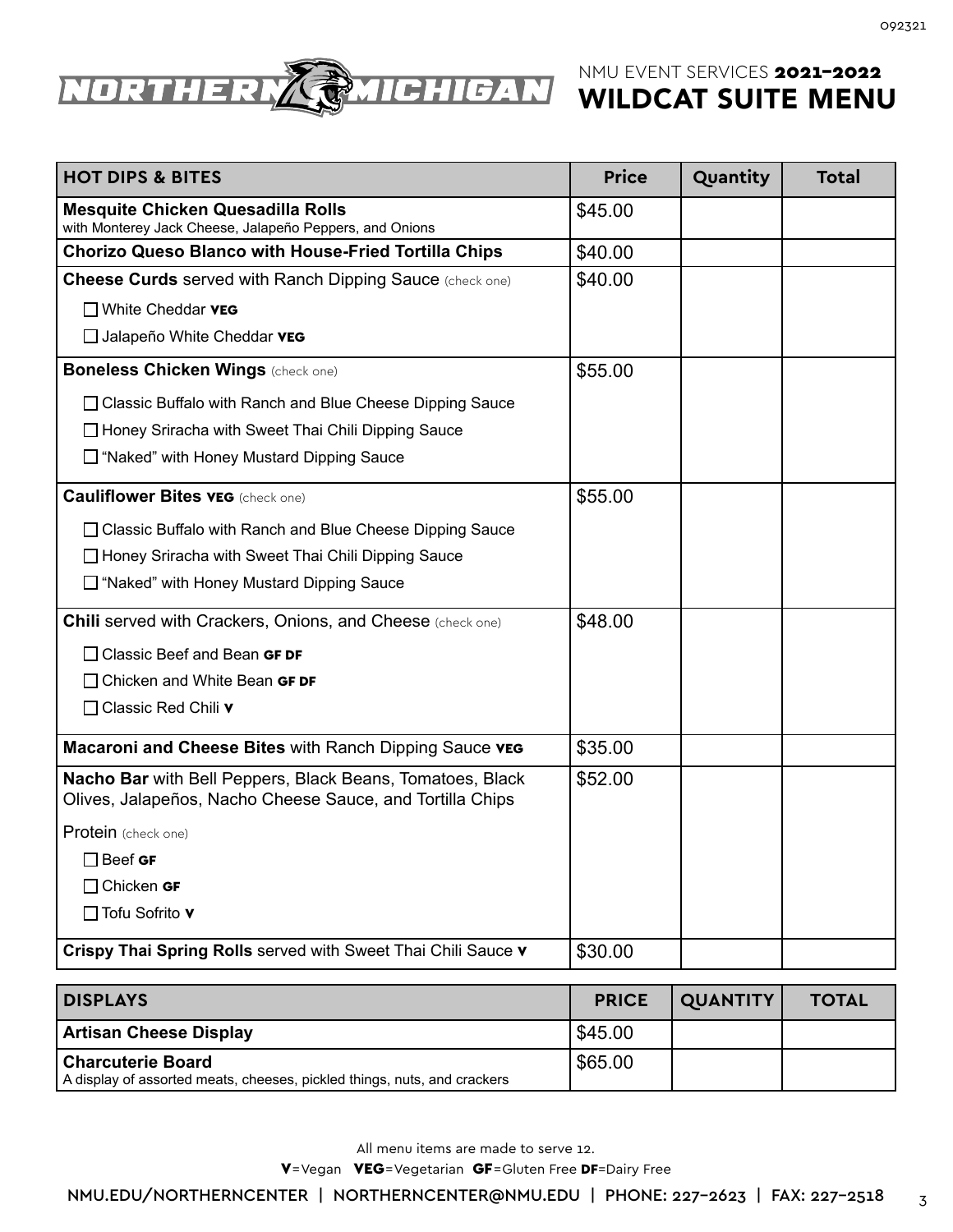

| <b>BRATS, HOT DOGS, &amp; SLIDERS</b>                                                                                 | <b>PRICE</b> | <b>QUANTITY</b> | <b>TOTAL</b> |
|-----------------------------------------------------------------------------------------------------------------------|--------------|-----------------|--------------|
| <b>Vollwerth's Brats</b> served with Buns, Sauerkraut,<br><b>Onions, and Mustard</b> (check one)                      | \$55.00      |                 |              |
| $\Box$ Jalapeño Cheddar GF $\Box$ Original                                                                            |              |                 |              |
| Vollwerth's All-Beef Dogs (check one) GF DF                                                                           | \$55.00      |                 |              |
| $\Box$ Classic served with Buns, Ketchup, Mustard, Onions, and Relish                                                 |              |                 |              |
| □ Chicago Style served with Poppy Seed Buns, Mustard, Relish,<br>Sport Peppers, Tomatoes, Pickles, and Chopped Onions |              |                 |              |
| <b>Sliders</b> (check one)                                                                                            | \$55.00      |                 |              |
| $\Box$ Pulled Pork GF DF<br>$\Box$ BBQ Chicken GF DF                                                                  |              |                 |              |
| $\Box$ Cudighi GF<br>$\Box$ Beyond Burger $\mathbf v$                                                                 |              |                 |              |

| <b>PIZZA &amp; BREADSTICKS</b>                                                                                           |               |         |  |
|--------------------------------------------------------------------------------------------------------------------------|---------------|---------|--|
| <b>Artisan Flatbread Pizza (check one)</b>                                                                               |               | \$20.00 |  |
| $\Box$ Pesto Artichoke <b>VEG</b><br>Pesto, Artichoke Hearts, Kalamata Olives, Pine Nuts, and Five<br>Cheese Blend       |               |         |  |
| $\Box$ Prosciutto and Arugula<br>Olive Oil, Five Cheese Blend, Prosciutto, Arugula, Parmesan,<br>and Garlic Aoili        |               |         |  |
| <b>Grand Italian</b><br>Genoa, Capicola, Mortadella, Pepperoni, Yellow Peppers, Five<br>Cheese Blend, and Pomodoro Sauce |               |         |  |
| $\Box$ Chicken Florentine<br>Garlic Aioli, Five Cheese Blend, Chicken, Spinach, Red Onion,<br>and Roasted Tomatoes       |               |         |  |
| $\Box$ Margarita <b>VEG</b><br>Fresh Mozzarella, Basil, and Roasted Tomatoes drizzled with<br>Extra Virgin Olive Oil     |               |         |  |
| Parmesan Breadsticks & Pizza Dipping Sauce vEG                                                                           |               | \$15.00 |  |
| 14" Hand Tossed Pizza                                                                                                    | # of Toppings |         |  |
| Toppings (check chosen amount)<br>$\Box$ Feta<br>$\Box$ Pepperoni<br>$\Box$ Green Peppers                                | One-Two       | \$10.00 |  |
| $\Box$ Ham<br>$\Box$ Jalapeño<br>$\Box$ Banana Peppers<br>$\Box$ Bacon<br>$\Box$ Black Olives<br>$\Box$ Pineapple        | Three-Four    | \$12.00 |  |
| $\Box$ Sausage<br>$\Box$ Tomatoes<br>$\Box$ Onion<br>$\Box$ Mushrooms                                                    | Five-Six      | \$14.00 |  |

All menu items are made to serve 12.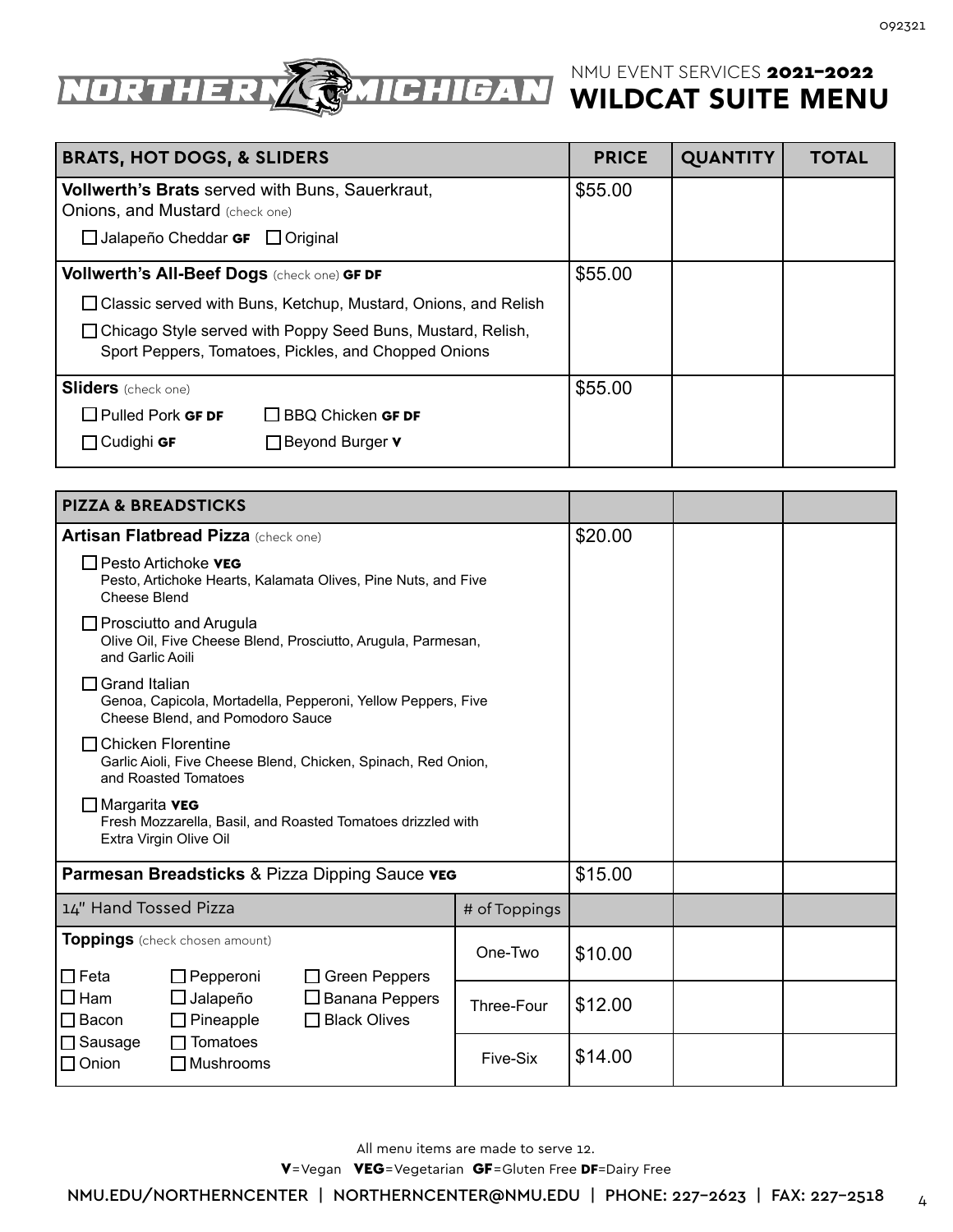

| <b>COLD DIPS &amp; BITES</b>                                                                                                                                                                      | <b>PRICE</b> | <b>QUANTITY</b> | <b>TOTAL</b> |
|---------------------------------------------------------------------------------------------------------------------------------------------------------------------------------------------------|--------------|-----------------|--------------|
| <b>Hummus v GF</b> (check one)<br>$\Box$ Original<br>$\Box$ Red Pepper                                                                                                                            | \$25.00      |                 |              |
| Served with (check two)                                                                                                                                                                           |              |                 |              |
| $\Box$ Crudité v GF<br>$\Box$ Pita Chips v<br>$\Box$ Tortilla Chips <b>v GF</b> $\Box$ Kettle Chips <b>v GF</b><br>$\Box$ Grilled Vegetables (Cold) $\mathbf{v}$ GF                               |              |                 |              |
| <b>Roasted Garlic and Caramelized Onion vEG GF</b>                                                                                                                                                | \$22.00      |                 |              |
| Served with (check two)<br>$\Box$ Crudité v GF<br>$\Box$ Pita Chips v<br>□ Tortilla Chips v GF □ Kettle Chips v GF                                                                                |              |                 |              |
| □ Grilled Vegetables (Cold) v GF                                                                                                                                                                  |              |                 |              |
| <b>Tres Salsas v GF</b><br>Fire Roasted, Mojo, and Pico de Gallo                                                                                                                                  | \$20.00      |                 |              |
| Served with (check two)                                                                                                                                                                           |              |                 |              |
| $\Box$ Crudité v GF<br>$\Box$ Pita Chips v<br>$\Box$ Tortilla Chips $\mathbf{v}$ GF $\Box$ Kettle Chips $\mathbf{v}$ GF<br>□ Grilled Vegetables (Cold) v GF                                       |              |                 |              |
| <b>Guacamole v GF</b>                                                                                                                                                                             | \$35.00      |                 |              |
| Served with (check two)<br>$\Box$ Crudité v GF<br>$\Box$ Pita Chips v<br>$\Box$ Tortilla Chips <b>v</b> GF<br>□ Kettle Chips v GF<br>$\Box$ Grilled Vegetables (Cold) $\mathbf{v}$ GF             |              |                 |              |
| Loaded Guacamole topped with Bacon, Pepitas, Pico de Gallo<br>and Queso Fresco GF                                                                                                                 | \$45.00      |                 |              |
| Served with (check two)<br>$\Box$ Crudité v GF<br>$\Box$ Pita Chips v<br>$\Box$ Tortilla Chips <b>v</b> GF<br>$\Box$ Kettle Chips <b>v</b> GF<br>$\Box$ Grilled Vegetables (Cold) $\mathbf{v}$ GF |              |                 |              |
| <b>Ranch GF</b>                                                                                                                                                                                   | \$30.00      |                 |              |
| Served with (check two)<br>$\Box$ Crudité v GF<br>$\Box$ Pita Chips v<br>□ Tortilla Chips v GF<br>$\Box$ Kettle Chips $\mathbf{v}$ GF<br>□ Grilled Vegetables (Cold) v GF                         |              |                 |              |

All menu items are made to serve 12.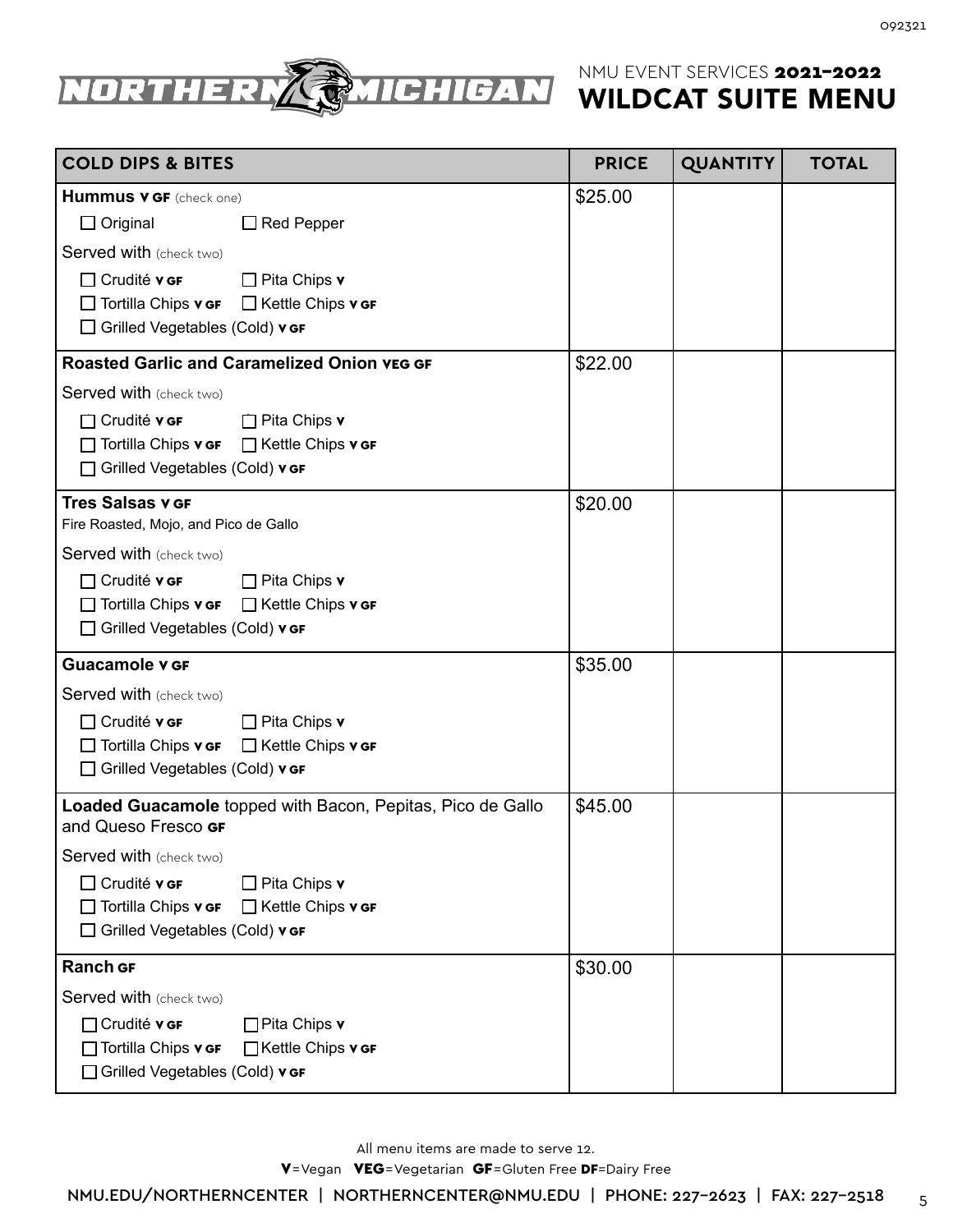

| <b>MORE COLD DIPS &amp; BITES</b>                                                                                                         | <b>PRICE</b> | <b>QUANTITY</b> | <b>TOTAL</b> |
|-------------------------------------------------------------------------------------------------------------------------------------------|--------------|-----------------|--------------|
| <b>Blue Cheese GF</b>                                                                                                                     | \$30.00      |                 |              |
| <b>Served with (check two)</b>                                                                                                            |              |                 |              |
| $\Box$ Crudité <b>v GF</b> $\Box$ Pita Chips <b>v</b>                                                                                     |              |                 |              |
| $\Box$ Tortilla Chips <b>v</b> GF $\Box$ Kettle Chips <b>v</b> GF                                                                         |              |                 |              |
| $\Box$ Grilled Vegetables (Cold) $\mathbf{v}$ GF                                                                                          |              |                 |              |
| The Big Cat - 26" Grinder                                                                                                                 | \$35.00      |                 |              |
| Genoa Salami, Capicola, Mortadella, Provolone, Mozzarella, Shredded Lettuce,<br>Tomato, Red Onion, and Italian Dressing on Italian Bread. |              |                 |              |
| Garden Vegetable - 26" Grinder veg                                                                                                        | \$30.00      |                 |              |
| Hummus, Cucumber, Roasted Red Peppers, Mozzarella, Provolone, Shredded<br>Lettuce, Tomato, and Red Onion on Italian Bread.                |              |                 |              |
| <b>Potato Salad GF</b>                                                                                                                    | \$35.00      |                 |              |
| <b>Antipasto Salad GF</b>                                                                                                                 | \$35.00      |                 |              |
| <b>Garden Salad with choice of dressing (check one) GF</b>                                                                                | \$38.00      |                 |              |
| $\Box$ Ranch $\Box$ House Vinaigrette $\Box$ Italian $\Box$ Blue Cheese                                                                   |              |                 |              |

| <b>SNACKS</b>                                            | <b>PRICE</b> | QUANTITY | <b>Total</b> |
|----------------------------------------------------------|--------------|----------|--------------|
| Wildcat Snack Mix veg                                    | \$15.00      |          |              |
| Popcorn veg                                              | 515.00       |          |              |
| Green & Gold Caramel Corn vEG (order lead time: 2 weeks) | \$17.00      |          |              |

| <b>SWEETS</b>                                                    | <b>PRICE</b> | <b>QUANTITY</b> | <b>TOTAL</b> |
|------------------------------------------------------------------|--------------|-----------------|--------------|
| <b>Assorted Mini Cookies vEG</b>                                 | \$25.00      |                 |              |
| Chocolate Chip, Peanut Butter, and Sugar Cookie                  |              |                 |              |
| <b>Brownies veg GF</b>                                           | \$30.00      |                 |              |
| <b>Blondies VEG</b>                                              | \$30.00      |                 |              |
| <b>Green &amp; Gold Cupcakes vEG</b>                             | \$30.00      |                 |              |
| <b>Fresh Cut Fruit and Yogurt Dipping Sauce vEG</b>              | \$35.00      |                 |              |
| <b>Asssorted Dessert Bites vEG</b>                               | \$30.00      |                 |              |
| Oreo, Caramel Apple, and Lemon                                   |              |                 |              |
| <b>Mousse Shooters vEG</b> (check one)                           | \$35.00      |                 |              |
| $\Box$ Chocolate $\Box$ Vanilla $\Box$ Key Lime $\Box$ Raspberry |              |                 |              |
| <b>Mini Cheesecakes vEG</b>                                      | \$45.00      |                 |              |
| <b>Chocolate Chip Cannolis VEG</b>                               | \$25.00      |                 |              |

All menu items are made to serve 12.